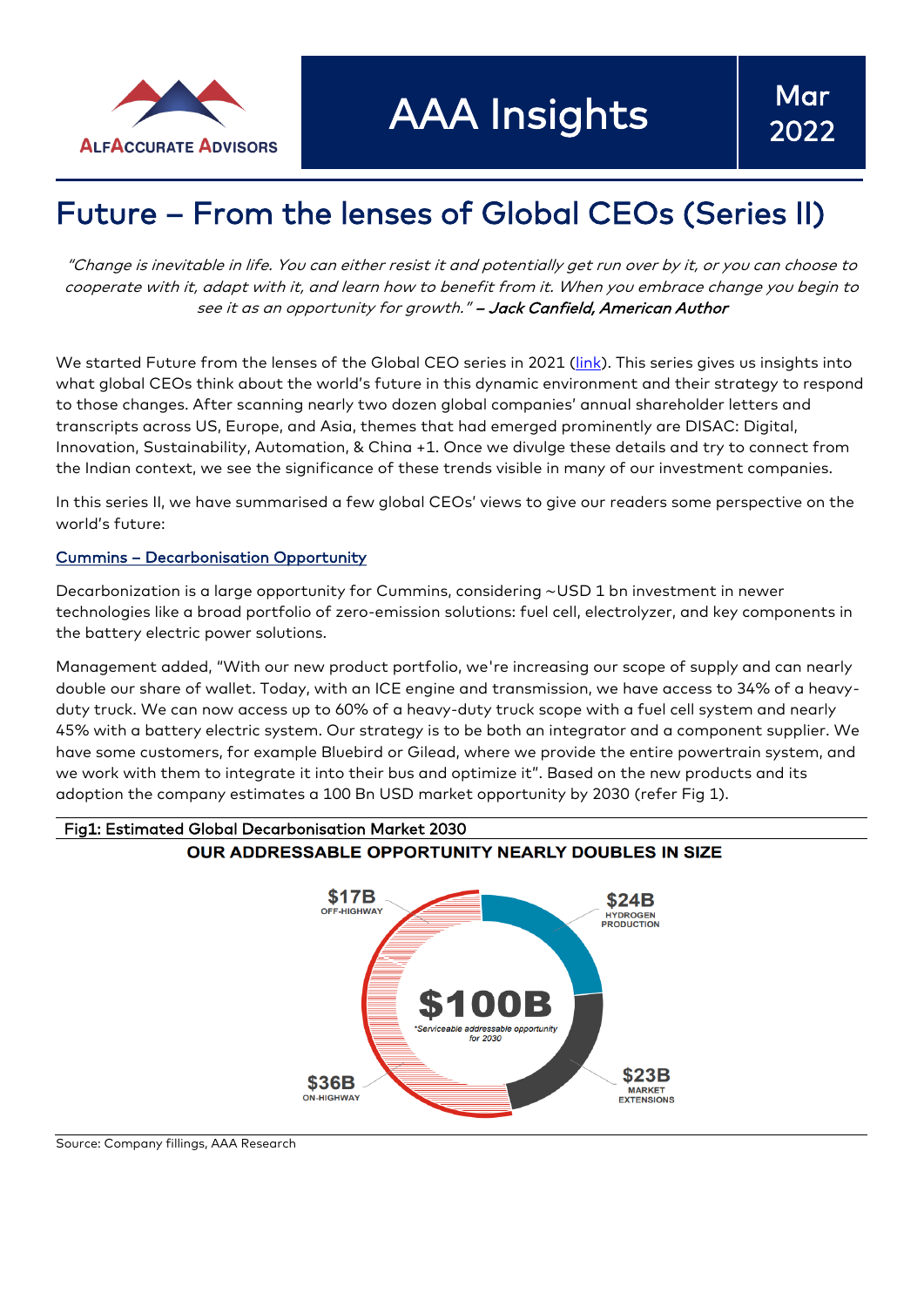# Microsoft – Data is the new Oil

"Tech as a percentage of total GDP will double from 5 to 10 percent by 2030. But the most notable thing is what will happen to the other 90 percent. The digital transformation that was projected to happen over the next 10 years is happening today"

"No asset is more strategic than data. In the next three years, we'll create more data than we did in the past 10. But our ability to make sense of data is growing more difficult as the volume, velocity, and variety expand. The leading indicator of digital transformation success can be measured by an organization's ability to build predictive and analytical power."

#### Ørsted – Decarbonising Energy

Ørsted, one of the five largest renewable energy companies in the world, says "…more than 70 % of the world's carbon emissions are coming from the production and use of energy. In 2020, more than 75 % of all new power generation capacity commissioned globally came from renewables, up from 26 % just a decade ago (BNEF). The need to fight climate change by transforming our global energy systems will require a massive renewable build-out: Estimates by IRENA suggest that the renewable installed base, including hydroelectric, geothermal, and marine energy, will have to grow more than tenfold, from 2,500 GW today to more than 28,000 GW by 2050".

# ABB – Targeting the upcoming EV Charging Solutions Market

In the next 5 years till 2026, the addressable market size of ABB E-Mobility would rise from USD 3.9 bn USD currently to USD 11.1 bn (Refer Fig2). Most of this market growth would be driven by high-power/regular DC charging followed by AC charging and then on top there would be servicing/maintenance and the software for the energy management.



# Fig2: Global EV Charging Opportunity

Source: Company fillings, AAA Research

#### Volkswagen – Going all Electric!!

"We don't need higher fuel prices for the success of the EVs… EVs are already the better option, they are cheaper to run, cheaper to drive, they probably have higher residual values as well. So, I think this transition is on the way…. (We) aim for BEV share of 7% to 8% in 2022. Our ramp-up is doubling up once again this year, and then achieving 20%, 25% by 2025. And then 60% in Europe and 50% worldwide by 2030".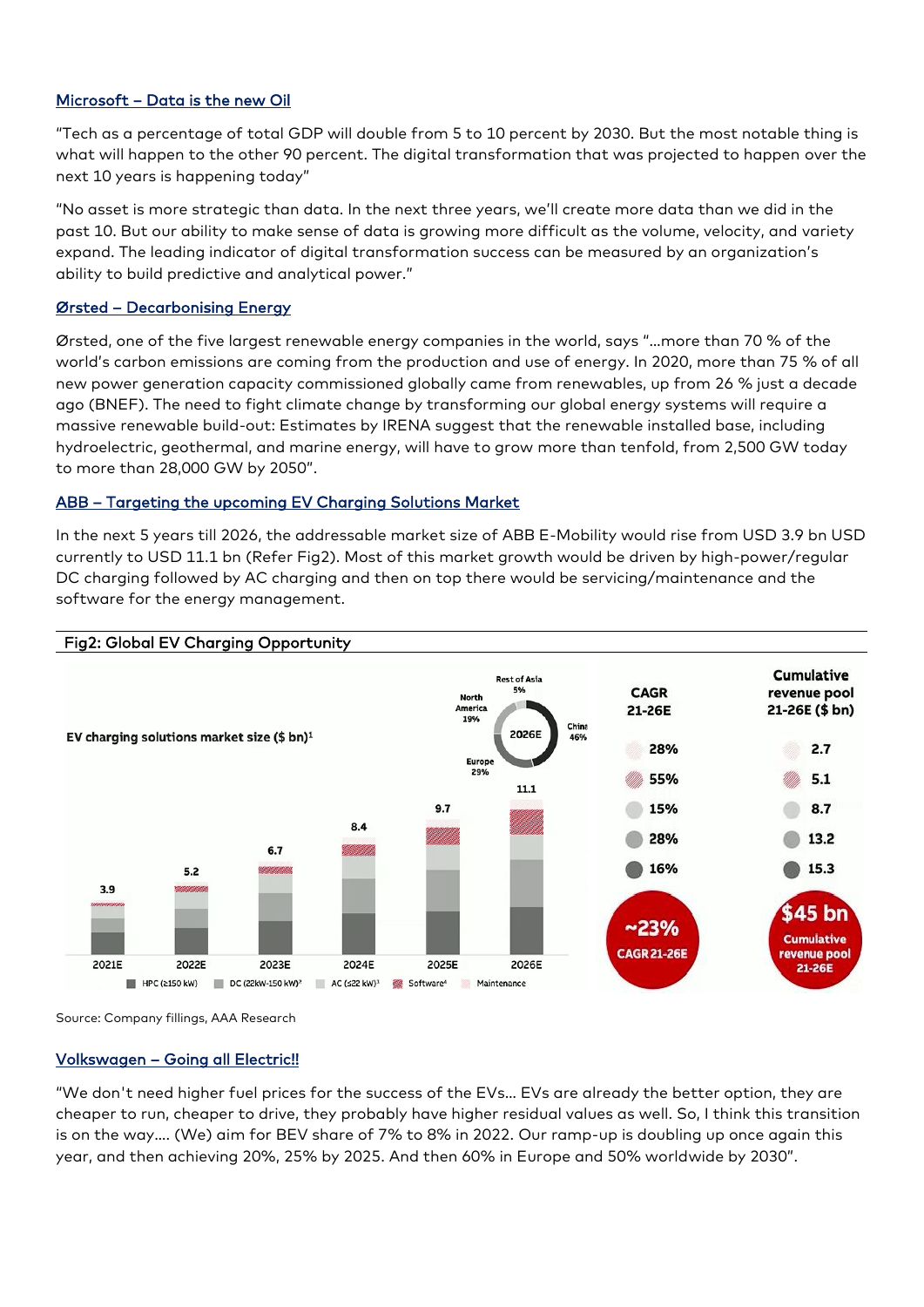#### Tesla – In a league of its own – from autonomous self-driving to Robo-taxis

"Full Self-Driving (FSD), so over time, will become the most important source of profitability for Tesla. The cars in the fleet essentially becoming self-driving via a software update, I think might end up being the biggest increase in asset value of any asset class in history. As Full Self-Driving features get rolled out… and then as we work towards the Robo-taxi space …You just go from having an asset that has a utility of perhaps 12 hours a week per passenger car to maybe around 50 or 60 hours a week to a 5x increase in the utility of the asset. …We can get rid of a lot of parking lots if you have a car that is operating all the time. I think (it will be) way cheaper to go point-to-point with a robo-taxi, which is an autonomous Tesla which every car we've made in the past, three or four years, will be capable of that than a bus or a subway. This will cost less than the subsidized value of a bus ticket. Millions of cars suddenly have four or five times utility overnight".

# Taiwan Semiconductor Mfg. Co. (TSMC) – 5G and HPC megatrend

"While the short-term imbalance may or may not persist, we continue to observe the structure increase in long-term semiconductor demand underpinned by the industry megatrend of 5G and HPC (High Performance Computing) related applications. We also observe the higher silicon content in many end devices, including Automotive, PCs, servers, networking, and smartphones. As we embark upon, the 5G and intelligent and more connected work will fuel massive requirement for computation power and prepare greater need for energy efficient computing which demand greater use of leading-edge technologies".

# JP Morgan Chase – Taking Fintechs head-on

On increased IT Spending - "There's a global competition, there's neobank competition, there's direct private lending competition, there's Jane Street competition, there's Citadel competition, there's fintech competition, there's PayPal competition, there's Stripe competition. It's a lot of competition, and we intend to win, and sometimes that means you got to spend a few bucks."

"We spent \$2 billion on brand new data centers. We're running a whole bunch of major programs…, on AWS, and we're working with Google and Microsoft to run some of the stuff in the cloud because we want to have multiple cloud capabilities. And this year, roughly 30%, 40%, 50% of all our apps and all our data will be moving to cloud-related type of stuff. This stuff is absolutely totally valuable. If you sat in this room and looked at the power of the cloud and big data on risk, fraud, marketing, capabilities, offers, customer satisfaction, dealing with errors and complaints, prospecting, it's extraordinary. Like for example, with all the fraud and all the cyber and all the ransomware, our fraud costs were down this year".

# Market Outlook

The Ukraine war has led to a resurgence in commodity prices especially crude oil. This someway compounds the already high inflation problem prevalent right now. This is likely to impact corporate earnings growth for 4QFY22 and 1QFY23. However, the commodities will likely cool off once tangible signs of peace on the ground and trade flow normalisation are visible. While there are concerns and risks, we believe that the Indian economy is well positioned to weather the upheavals, given that the direct impact of the war is limited, the inherent potential that the country holds remains undiminished, and the strong good track record of the Government in responding to the crisis. There is also the government's infrastructure and manufacturing investment push and the various reforms of recent years that will help cushion the indirect impact and keep the engines of growth running.

The last 2 years have seen several bouts of volatility – Covid lockdowns, supply shortages, sky-high commodity prices, change in Fed policy stance, and now Russia-Ukraine war. The key learning over this period has been to keep the focus on the quality of companies in the portfolio. Companies with strong management, robust fundamentals, and good corporate governance generally tide over and go on increase market dominance and hence profitability. Our AAA investment approach has greatly helped us in this regard. We advise investors to take advantage of short-term market volatility to add on to equity portfolios for the long term at good valuations.

Key Risks: Supply chain disruptions, faster than expected monetary tightening, geopolitical risks.